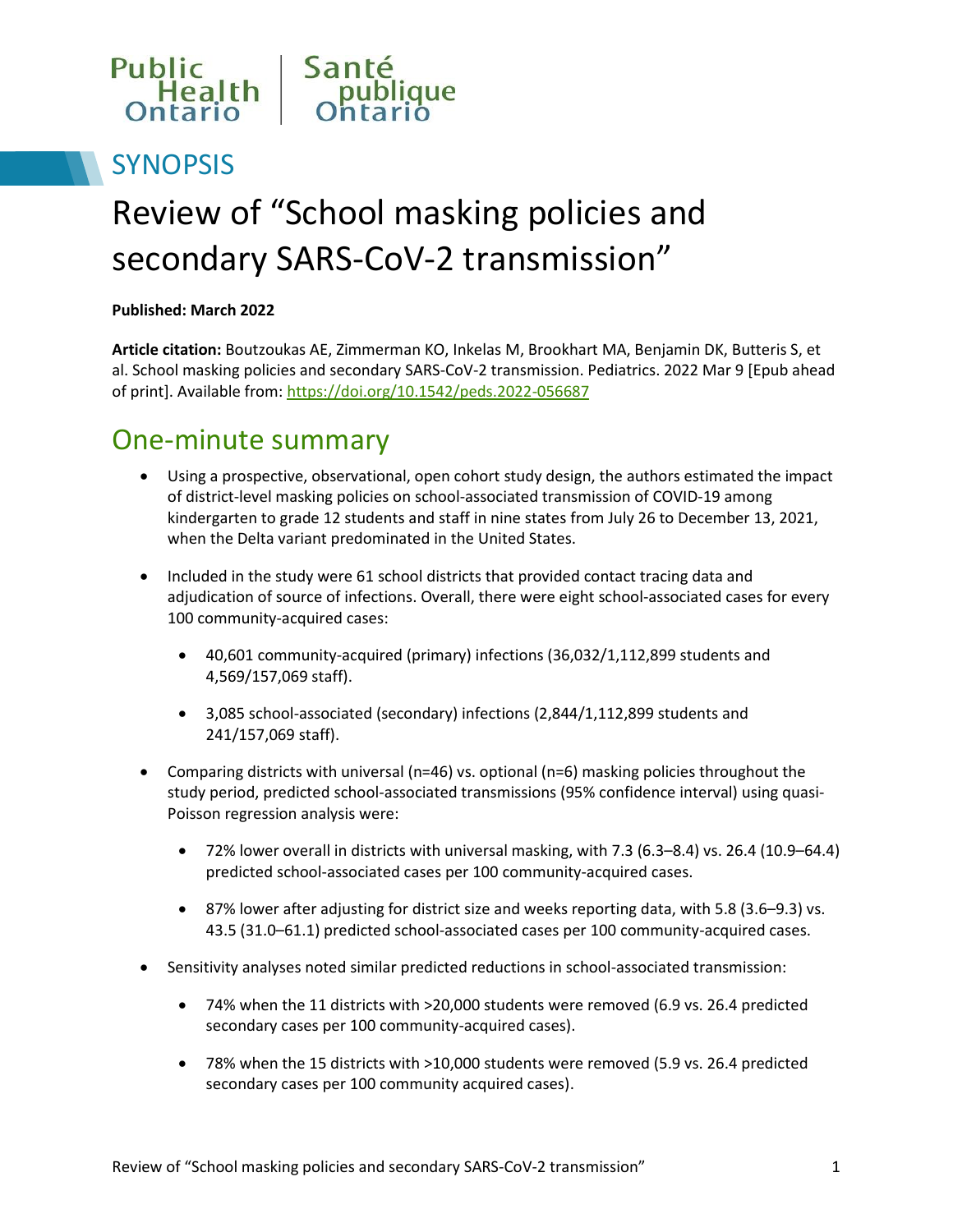The authors concluded that school-associated transmission rates were modest overall, and that universal masking policies were associated with a significant reduction in secondary transmission compared with districts with optional masking.

### Additional information

- Data collection for this study ended when Omicron incidence began to surge in the United States.
- Participating school districts reported weekly aggregate counts of primary and secondary COVID-19 cases and quarantines for staff and students, as defined by local health departments. In addition, district-level policies were reported via monthly surveys. At the start of the study period, school districts also reported their lunch procedures, definitions of close contacts, and vaccination requirements.
- Of the 61 participating school districts:
	- 46 (75%) had a universal masking policy while 6 (10%) had an optional masking policy throughout the study period. Partial masking policies were adopted in 9 (15%) districts (four switched from optional to universal, two changed between optional and universal more than once, and three required masking either at different grade levels or as per community transmission rate).
	- An average of 13.5 (standard deviation: 4.8) weeks of infection data was reported.
- Aside from masking, other mitigation strategies adopted by various schools included vaccination for eligible children and adults, physical distancing, and prolonged post-exposure quarantines. At the end of the study, 38% of students between age 5 and 18 years had received at least one dose of COVID-19 vaccine (38% in districts with universal masking policies, 42% in districts with optional masking policies). COVID-19 vaccination was authorized for children age 5 to 11 years after the study had started.
- Despite district-level masking policies, within cluster variation in transmission risk has been noted and could often be linked to adherence to mitigation practices.
- Limitations noted by the authors include:
	- Potential confounders may not be randomly distributed among masking policy groups.
	- Generalizability of findings may be limited given that only nine states participated in the study; case identification and adjudication may vary by availability of testing and contact resources; more transmissible variants have emerged since the study.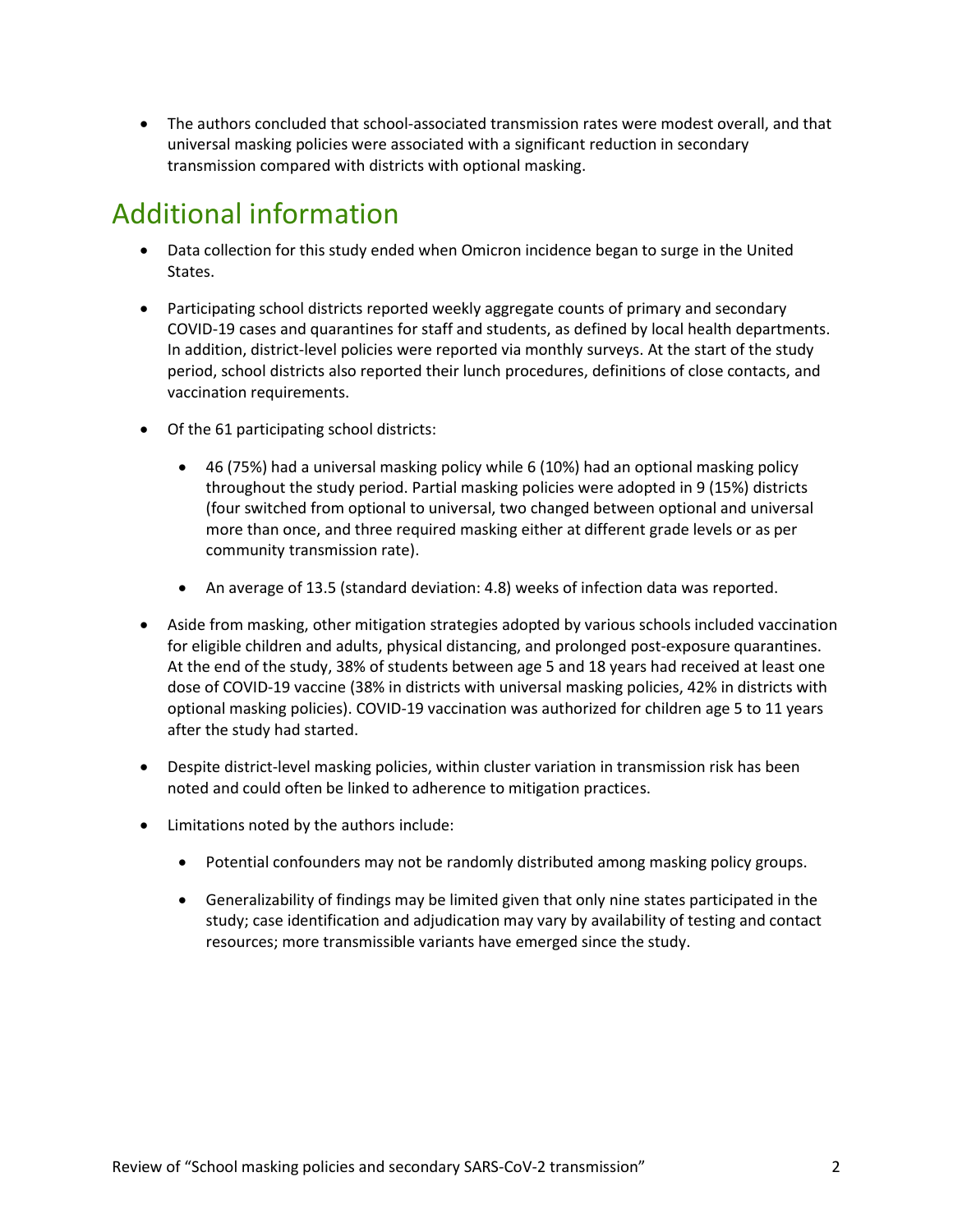## PHO reviewer's comments

- The impact of mitigation policies (including masking) may be more accurately assessed taking compliance into consideration.
- Adjustment for mitigation measures related to masking (e.g., type, exemption); mitigation measures beyond masking (e.g., vaccination, physical distancing, household infection rates); and transmission at school setting or outside was not reported.
- Testing protocols for exposed cohorts were not reported in each district. Therefore, it is unclear the extend to which asymptomatic secondary cases would be identified (an important consideration given >50% of pediatric cases may be asymptomatic.)
- Generalizability of findings may further be limited by variations in contact definitions under different exposure scenarios and how cases are subsequently identified and assigned.